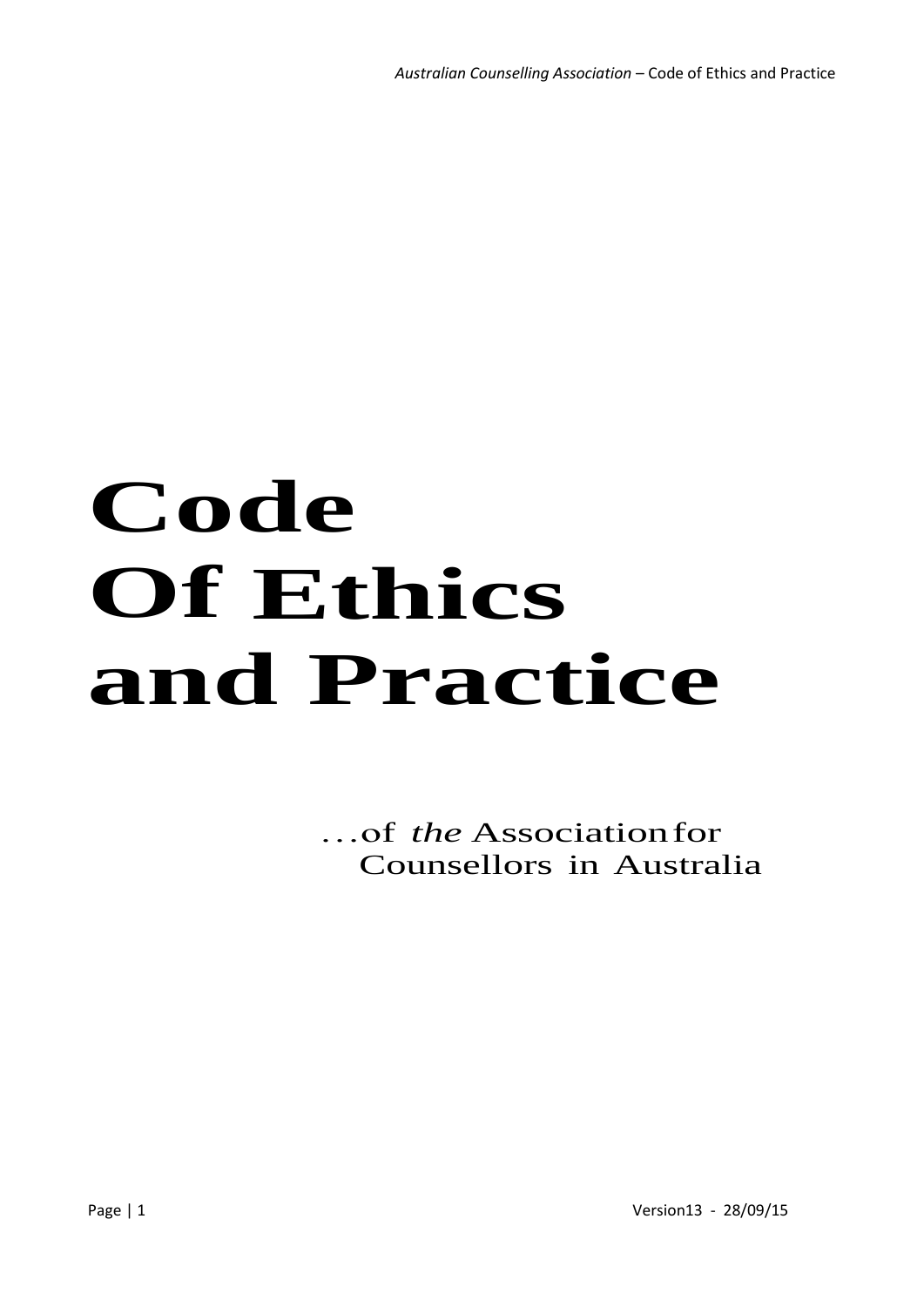# **Index**

| <b>Preamble</b>                                       | 03             |
|-------------------------------------------------------|----------------|
| <b>Code of Ethics</b>                                 | 04             |
| <b>Code of Practice</b>                               | 04             |
| <b>Issues of Responsibility</b>                       | 0 <sub>5</sub> |
| <b>Responsibility to the Client</b>                   | 0 <sub>5</sub> |
| <b>Anti-Discriminatory Practice</b>                   | 07             |
| <b>Confidentiality</b>                                | 08             |
| <b>Settings</b>                                       | 08             |
| <b>Exceptional Circumstances</b>                      | 09             |
| <b>Management and Confidentiality</b>                 | 09             |
| <b>Contracts</b>                                      | 10             |
| <b>Boundaries</b>                                     | 11             |
| <b>Competence</b>                                     | 12             |
| <b>The Counselling Environment</b>                    | 13             |
| <b>Committees</b>                                     | 13             |
| <b>Equal Opportunities Policy Statement</b>           | 14             |
| <b>Application of the Code of Ethics and Practice</b> | 14             |
| <b>Definitions</b>                                    | 15             |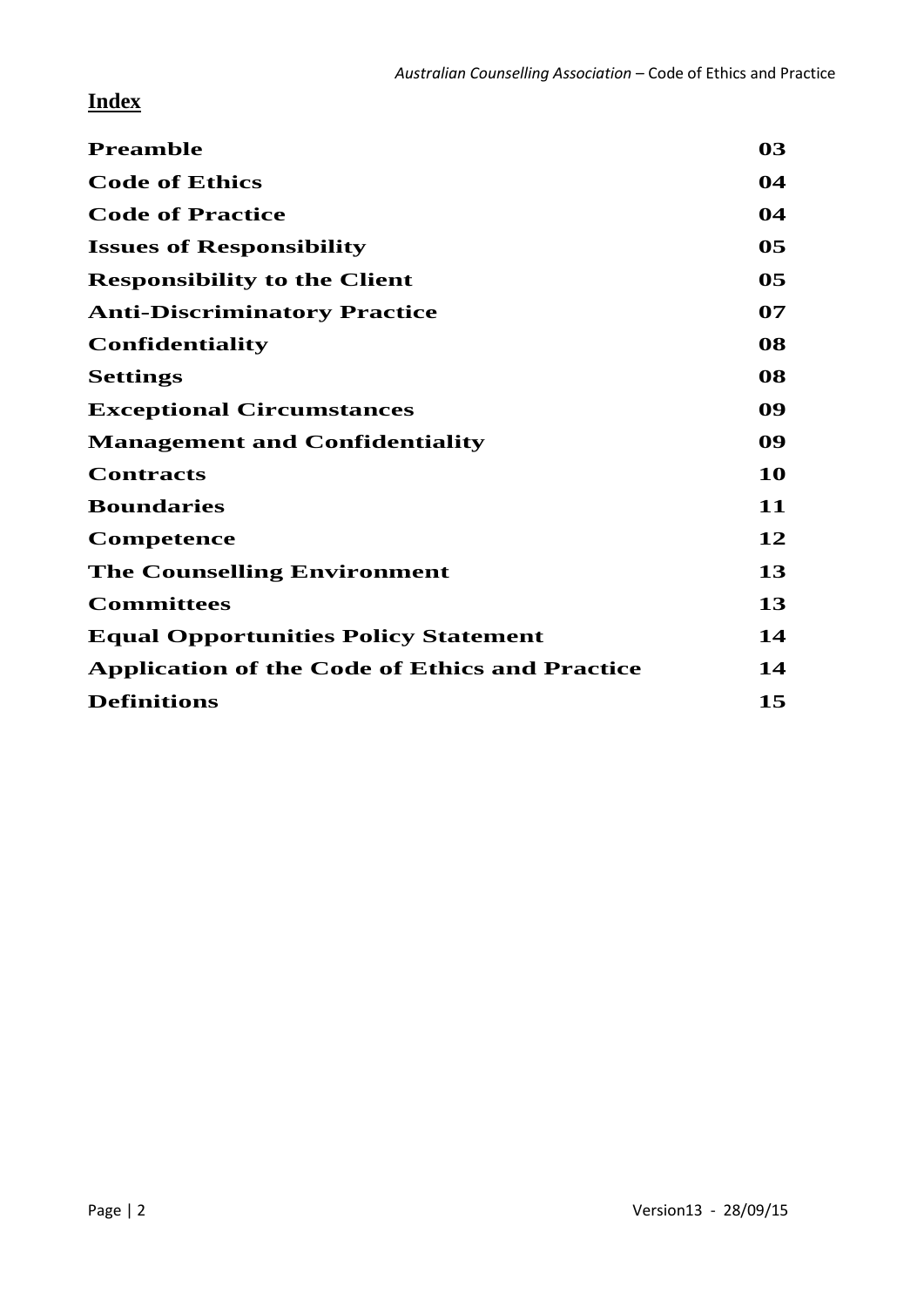# **1. Preamble**

- (a) The Australian Counselling Association ("the ACA (INC)") has been established to;
	- i) To provide an industry based Association for persons engaged in counsellor education and practice.
	- ii) To monitor, maintain, set and improve professional standards in counsellor education and practice.
	- iii) To be a self-regulatory body to provide for registration of members and to provide a mechanism for dealing with complaints about members.
	- iv) To liaise with Government for the benefit of members and the public.
- (b) Membership of the ACA (INC) commits members to adhere to the ACA (INC) Code of Ethics and Practice. The Code of Ethics and Practice applies to counsellors work related activities. It includes the clinical or counselling practice as well as research, teaching, supervision of trainees and other activities that relate to the overall general training and employment of the counselling profession.
- (c) The Code of Ethics and Practice is intended to provide standards of profession conduct that can be applied by the ACA (INC) and by other bodies that choose to adopt them in Australia. Depending upon the circumstances compliance or non-compliance with the Code of Ethics and Practice may be admissible in some legal proceedings.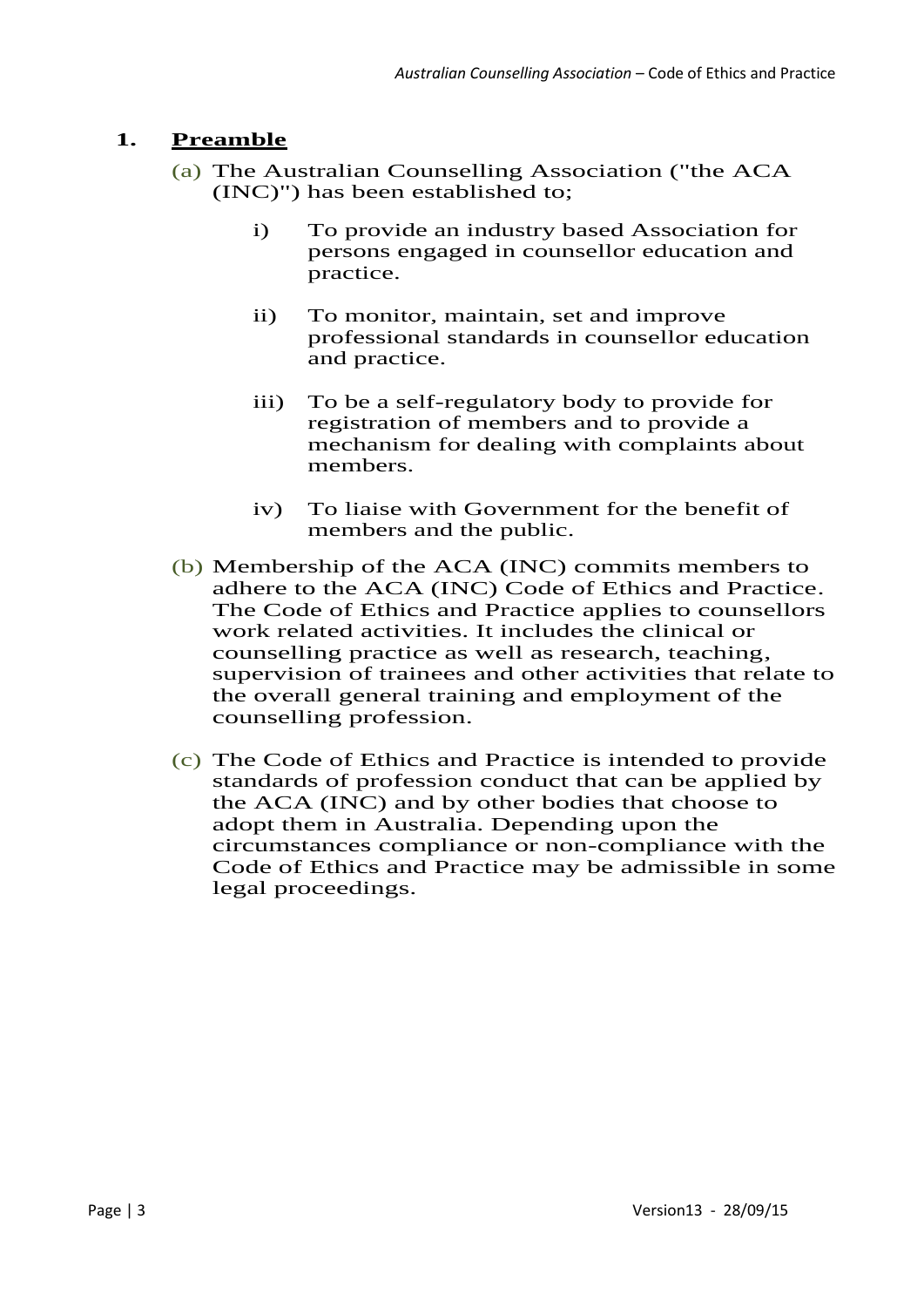### **2. Code of Ethics**

- (a) The helping relationship constitutes the effective and appropriate use of helper's skills that are for the benefit and safety of the client in his or her circumstances. Therefore as members (regardless of level) of the Australian Counselling Association we will:
	- i. Offer a non-judgmental professional service, free from discrimination, honouring the individuality of the client
	- ii. Establish the helping relationship in order to maintain the integrity and empowerment of the client without offering advice.
	- iii. Be committed to ongoing personal and professional development
	- iv. Ensure client understanding of the purpose, process and boundaries of the counselling relationship.
	- v. Offer a promise of confidentiality and explain the limits of duty of care.
	- vi. For the purpose of advocacy, receive written permission from the client before divulging any information or contacting other parties.
	- vii. Endeavour to make suitable referral where competent service cannot be provided.
	- viii. Undertake regular supervision and debriefing to develop skills, monitor performance and sustain professional accountability.
		- ix. Be responsive to the needs of peers and provide a supportive environment for their professional development
		- x. Not act as or practice legal counsel on behalf of or to a client when practicing as a counsellor or act as an agent for a client
		- xi. Not initiate, develop or pursue a relationship be it sexual or nonsexual with past or current clients, within 2 years of the last counselling session.
	- xii. Be responsible for your own updating and continued knowledge of theories, ethics and practices through journals, the association and other relevant bodies.
	- xiii. Be committed to the above code of ethics and recognise that procedures for withdrawal of membership will be implemented for breaches.

# **3. Code of Practice**

(a) This Code applies those values and ethical principles outlined above to more specific situations which may arise in the practice of Counselling. Many clauses and/or sections of the Code are inter-related and this should be kept in mind both when reading and applying the Code.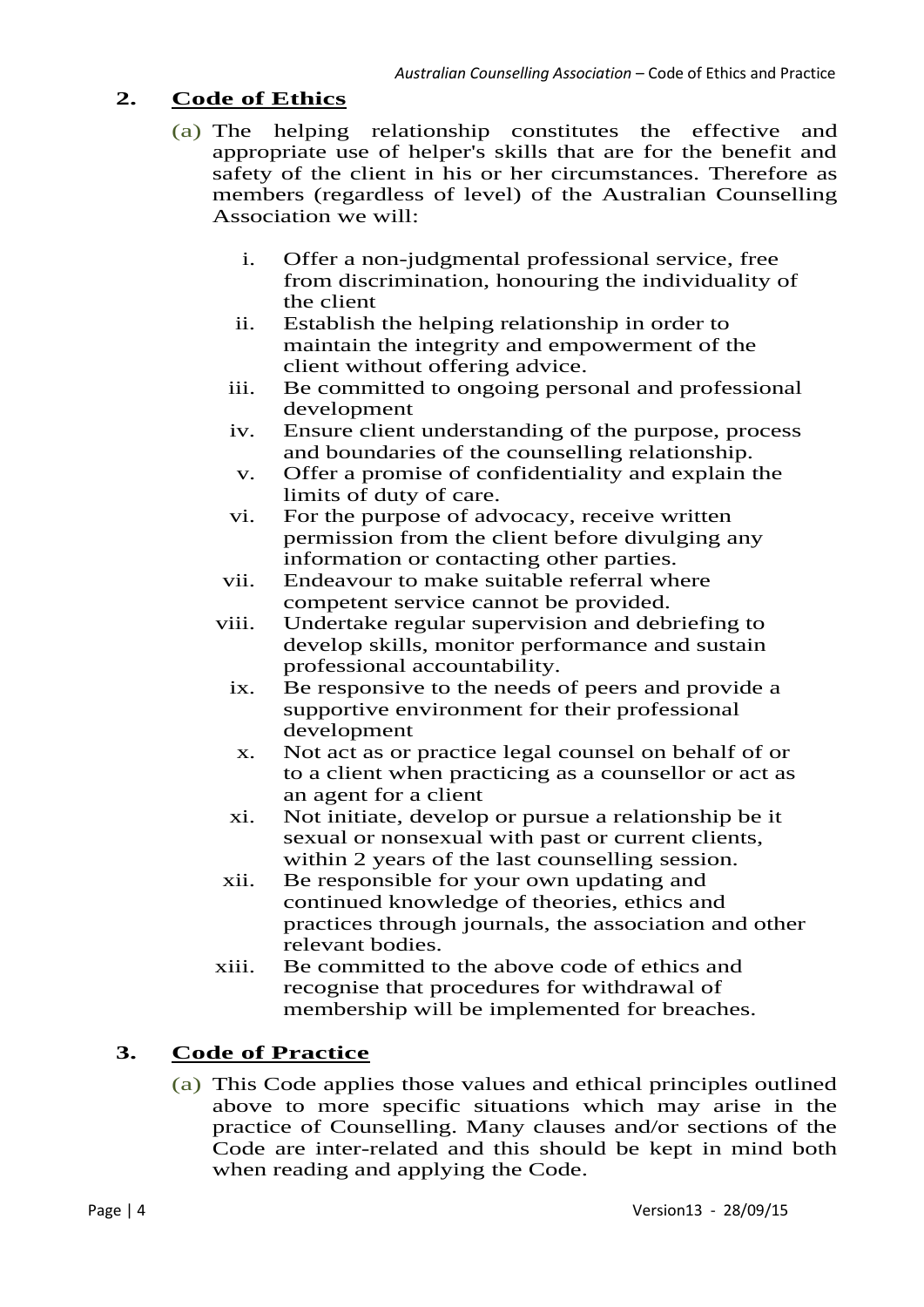# **3.1 Issues of Responsibility**

- (a) Counsellors have both a duty of care and a responsibility not to mislead, misguide or misdirect [either overtly by publication or covertly by omission] clients as to the counsellors level of competence, experience or qualifications. To do so is considered to be a most serious ethical breech as it increases the risk of harm to the client and damages the credibility of the profession in the eyes of the general public.
- (b) Counsellors have a responsibility to keep all client records safe and secure.
- (c) Counsellors take responsibility for clinical/therapeutic decisions in their work with clients.
- (d) Counsellors also have responsibilities to associated parties, i.e. any individual or organisation other than the client/s with whom the Counsellor interacts in the course of rendering a counselling service, This is inclusive of but not limited to:
	- i. client's' relatives, friends, employees, employers, carers and guardians;
	- ii. other professionals or experts;
	- iii. representative from communities or organisations.

In reference to the Code of Ethics and Practice what applies to the client(s) also applies to associated parties.

(e) The counsellor-client relationship is the foremost ethical concern. However, counselling does not exist in social isolation. Counsellors may need to consider other sources of ethical responsibility. The headings in this section are intended to draw attention to some of these.

# **3.2 Responsibility to the client**

- (a) Client Safety
	- i. Counsellors must take all reasonable steps to ensure that the client does not suffer physical, emotional or psychological harm during counselling sessions.
	- ii. Counsellors must not exploit their clients financially, sexually, emotionally, or in any other way. Suggesting or engaging in sexual activity with a client is unethical.
	- iii. Counsellors must provide privacy for counselling sessions. The sessions should not be overheard, recorded or observed by anyone other than the counsellor without informed consent from the client. Normally any recording would be discussed as part of the contract Care must be taken that sessions are not interrupted.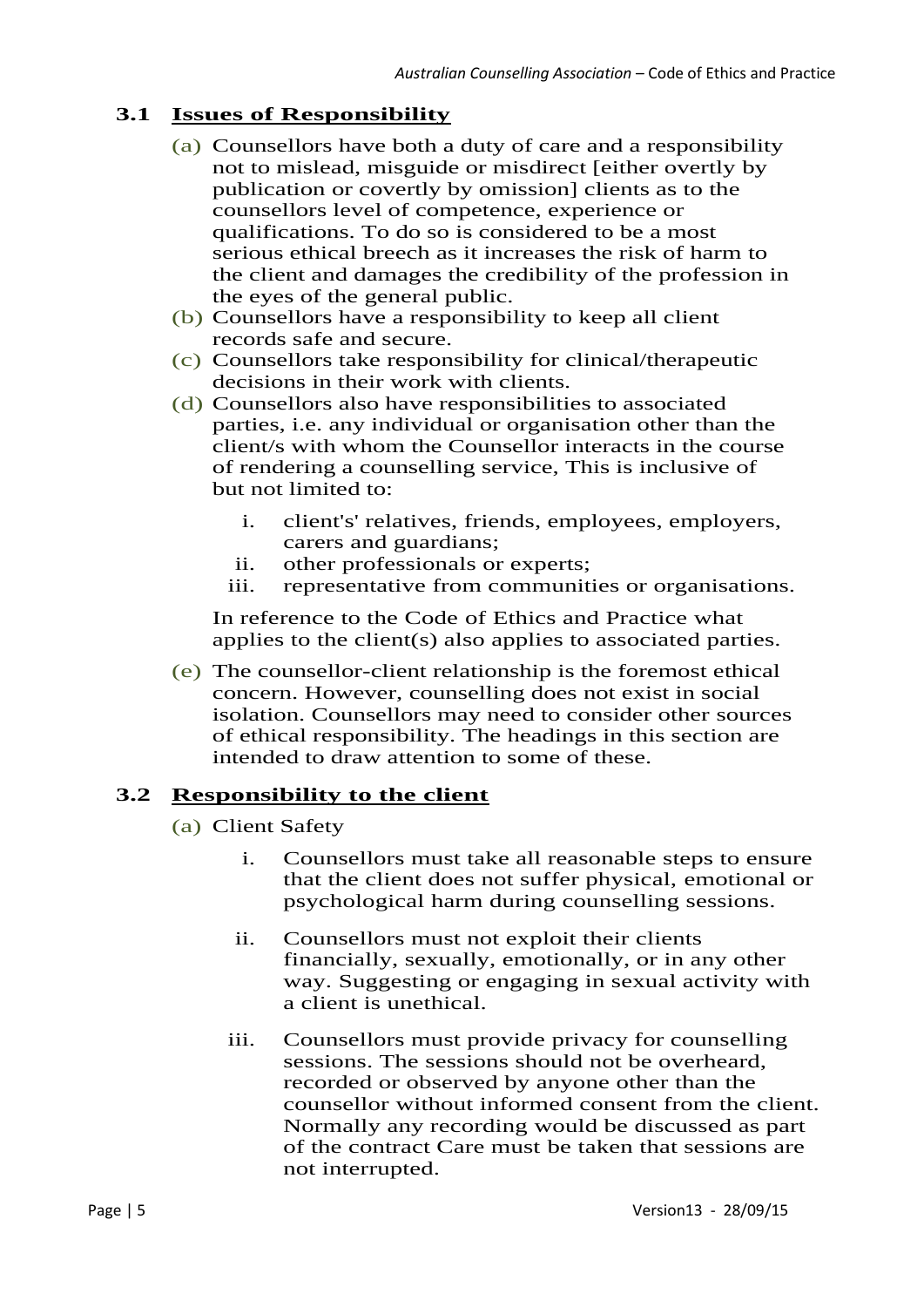- (b) Client Self-determination
	- i. In counselling the balance of power is unequal and counsellors must take care not to abuse their power.
	- ii. Counsellors do not normally act on behalf of their clients. If they do, it will only be with express written consent of their client, or else in exceptional circumstances.
	- iii. Counsellors do not normally give advice.
	- iv. Counsellors have a responsibility to establish with clients at the outset of counselling the existence of any other therapeutic or helping relationships in which the client is involved and to consider whether counselling is appropriate. Counsellors should gain the client's permission before conferring in any way with other professional workers.
- (c) Breaks and Endings
	- i. Counsellors work with clients to reach a recognised ending when clients have received the help they sought or when it is apparent that counselling is no longer helping or when clients wish to end.
	- ii. External circumstances may lead to endings for other reasons which are not therapeutic. Counsellors must make arrangements for care to be taken of the immediate needs of clients in the event of any sudden and unforeseen endings by the counsellor or breaks to the counselling relationship.
	- iii. Counsellors should take care to prepare their clients appropriately for any planned breaks from counselling. They should also take steps to ensure the wellbeing of their clients during such breaks.
- (d) Responsibility to other Counsellors
	- i. Counsellors must not conduct themselves in their counselling-related activities in ways which undermine public confidence either in their role as a counsellor or in the work of other counsellors.
	- ii. A counsellor who suspects misconduct by another counsellor which cannot be resolved or remedied after discussion with the counsellor concerned, should implement the Complaints Procedure, doing so without breaches of confidentiality other than those necessary for investigating the complaint
- (e) Responsibility to Colleagues and Others
	- i. Counsellors are accountable for their services to colleagues, employers and funding bodies as appropriate. At the same time they must respect the privacy, needs and autonomy of the client as well as the contract of confidentiality agreed with the client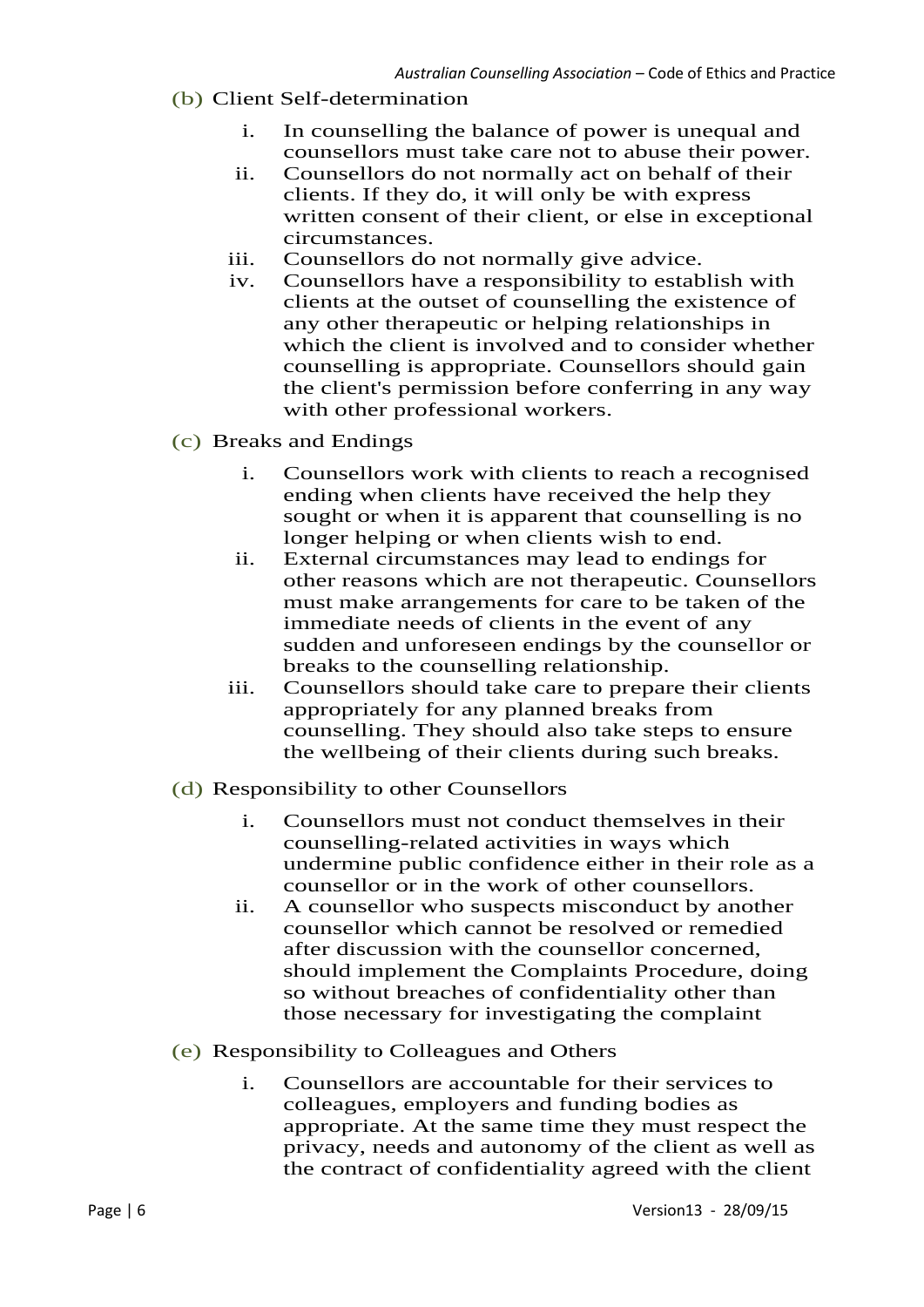- ii. No-one should be led to believe that a service is being offered by the counsellor that is not in fact being offered, as this may deprive the client of the offer of such a service elsewhere.
- iii. Counsellors must play a demonstrable part in exploring and resolving conflicts of interest between themselves and their employers or agencies, especially where this affects the ethical delivery of counselling to clients.
- (f) Responsibility to the Wider Community Law
	- i. Counsellors must take all reasonable steps to be aware of current law as it applies to their counselling practice not only Federal Law but the particular laws of their State or Territory. This includes those legal rights that refer to client rights protected under laws and statutes of the Commonwealth, State or Territory in which the Counsellor provides counselling services.
- (g) Resolving Conflicts Between Ethical Priorities
	- i. Counsellors may find themselves caught between conflicting ethical principles, which could involve issues of public interest. In these circumstances, they are urged to consider the particular situation in which they find themselves and to discuss the situation with their counselling supervisor and/or other experienced counsellors. Even after conscientious consideration of the salient issues, some ethical dilemmas cannot be resolved easily or wholly satisfactorily. In all such cases careful and complete notes should be kept – especially in relation to what consultation has taken place and with whom.

#### **3.3 Anti-Discriminatory Practice**

- (a) Client Respect
	- i. Counsellors work with clients in ways that affirm both the common humanity and the uniqueness of each individual. They must be sensitive to the cultural context and worldview of the client, for instance whether the individual, family or the community is taken as central.
- (b) Client Autonomy
	- i. Counsellors are responsible for working in ways that respect and promote the clients ability to make decisions in the light of his/her own beliefs, values and context.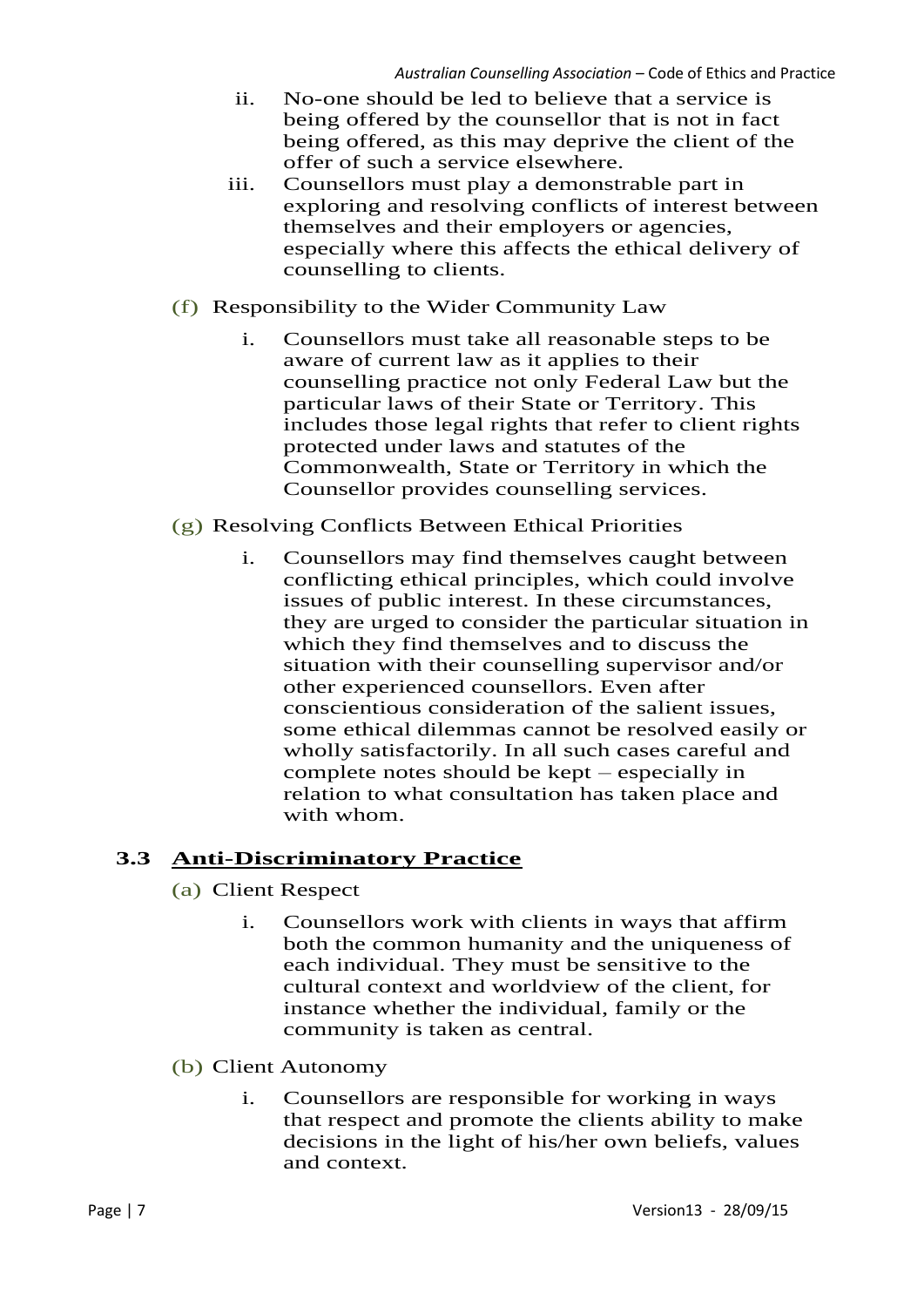- (c) Counsellor Awareness
	- i. Counsellors are responsible for ensuring that any problems with mutual comprehension due to language, cultural differences or for any other reason are addressed at an early stage. The use of an interpreter needs to be carefully considered at the outset of counselling.
	- ii. Counsellors have a responsibility to consider and address their own prejudices, stereotyping attitudes and behavior. They are to give particular consideration to ways in which these may be affecting the counselling relationship and influencing their responses.

#### **3.4 Confidentiality**

- (a) Confidentiality is a means of providing the client with safety and privacy and thus protects client autonomy. For this reason any limitation on the degree of confidentiality is likely to diminish the effectiveness of counselling.
- (b) The counselling contract will include any agreement about the level and limits of the confidentiality offered. This agreement can be reviewed and changed by negotiation between the counsellor and the client. Agreements about confidentiality continue after the client's death unless there are overriding legal or ethical considerations. In cases where the client's safety is in jeopardy any confidentially agreements that may interfere with this safety are to be considered void (see 3.6 'Exceptional circumstances').
- (c) Confidentiality extends to client records which must be kept securely – be they maintained as hard copy or by digital processes.

#### **3.5 Settings**

- (a) Counsellors must ensure that they have taken all reasonable steps to inform the client of any limitations to confidentiality that arise within the setting of the counselling work, e.g. updating doctors in primary care, team case discussions in agencies. These are made explicit through clear contracting.
- (b) Many settings place additional specific limitations on confidentiality. Counsellors considering working in these setting must think about the impact of such limitations on their practice and decide whether or not to work in such settings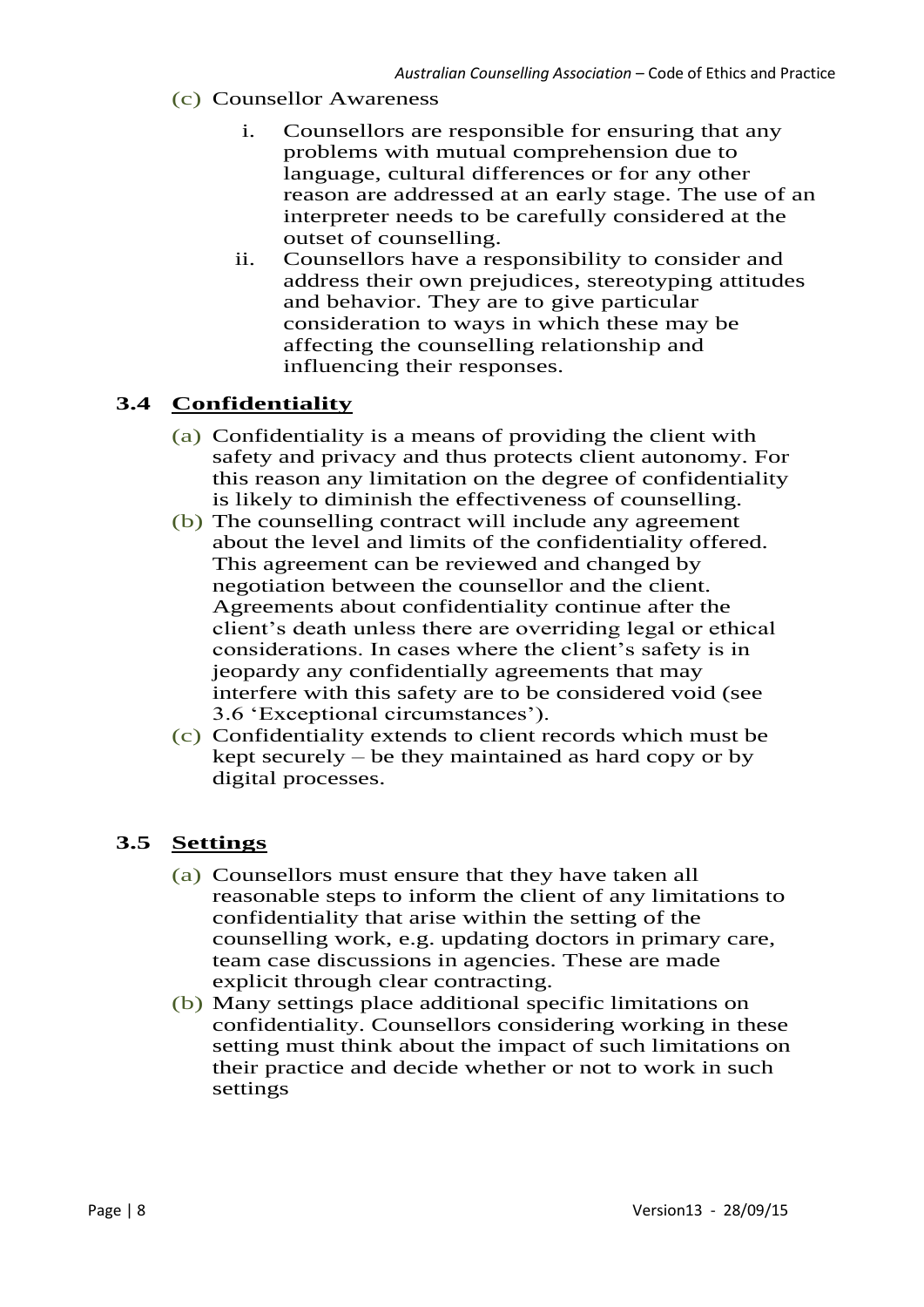# **3.6 Exceptional Circumstances**

- (a) Exceptional circumstances may arise which give the counsellor good grounds for believing that serious harm may occur to the client or to other people. In such circumstance the client's consent to change in the agreement about confidentiality should be sought whenever possible unless there are also good grounds for believing the client is no longer willing or able to take responsibility for his/her actions Normally, the decision to break confidentiality should be discussed with the client and should be made only after consultation with the counselling supervisor or if he/she is not available, an experienced counsellor.
- (b) Any disclosure of confidential information should be restricted to relevant information, conveyed only to appropriate people and for appropriate reasons likely to alleviate the exceptional circumstances. The ethical considerations include achieving a balance between acting in the best interests of the client and the counsellor's responsibilities under the law and to the wider community.
- (c) While counsellors hold different views about grounds for breaking confidentiality, such as potential self-harm, suicide, and harm to others they must also consider those put forward in this Code, as they too should imbue their practice. These views should be communicated to both clients and significant others e.g. supervisor, agency, etc.

# **3.7 Management and Confidentiality**

- (a) Counsellors should ensure that records of the client's identity are kept separately from any case notes.
- (b) Arrangements must be made for the safe disposal of client records, especially in the event of the counsellor's incapacity or death.
- (c) Care must be taken to ensure that personally identifiable information is not transmitted through overlapping networks of confidential relationships.
- (d) When case material is used for case studies, reports or publications the clients informed consent must be obtained wherever possible and their identity must be effectively disguised.
- (e) Any discussion of their counselling work with other professionals should be purposeful and not trivializing.
- (f) Counsellors must pay particular attention to protecting the identity of clients.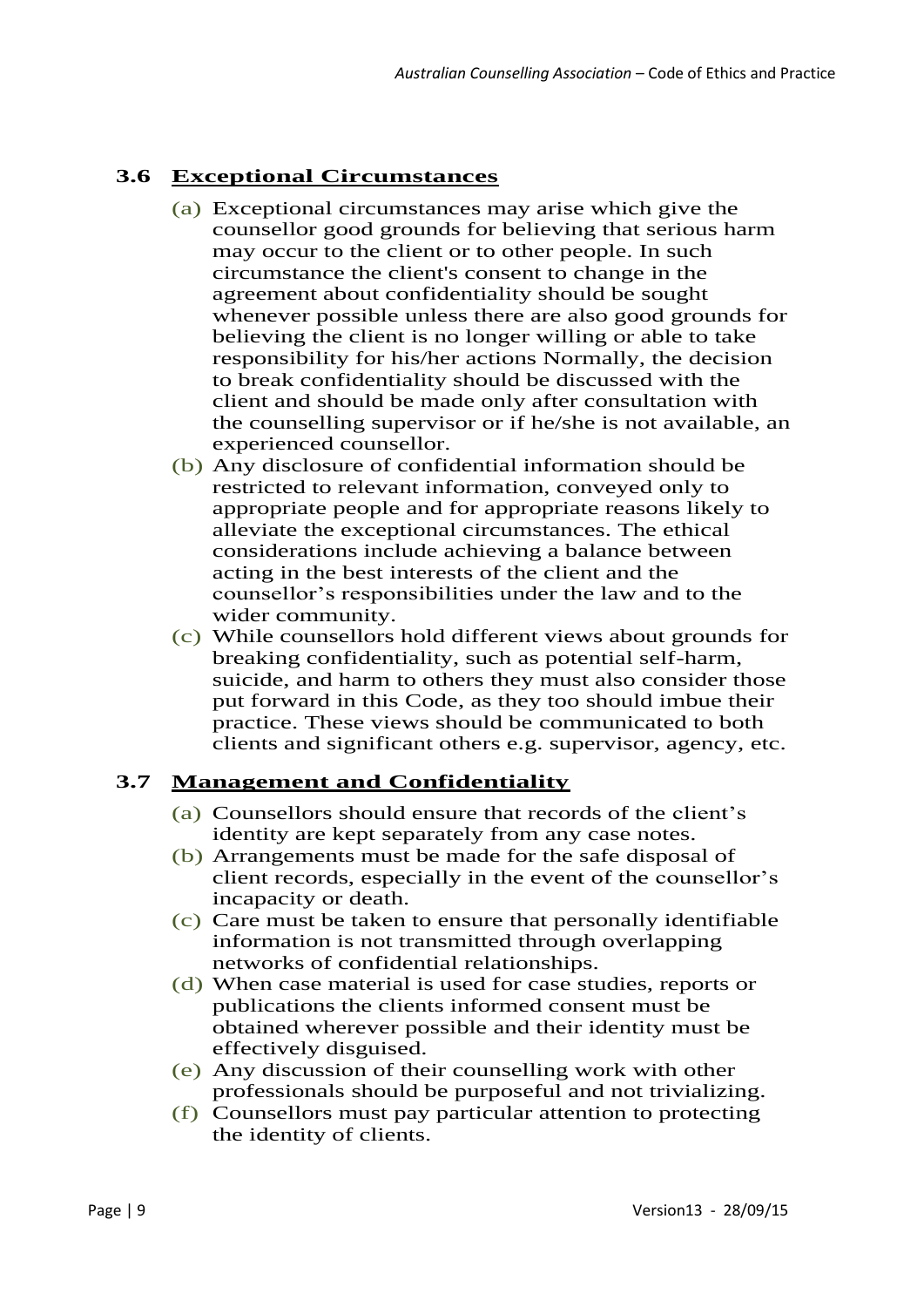# **3.8 Contracts**

- (a) Advertising and Public Statements
	- i. Counsellors who hold accredited qualifications and who are members of recognised bodies are encouraged to display and/or mention this fact.
	- ii. All advertising and public statements should be accurate in every particular.
	- iii. Counsellors should not display an affiliation with an organisation in a manner which falsely implies sponsorship or validation by that organisation.
- (b) Pre-Counselling Information
	- i. Any publicity material and all written and oral information should reflect accurately the nature of the service on offer, and the relevant counselling training, qualifications and experience of the counsellor.
	- ii. Counsellors should take all reasonable steps to honour undertakings made in their pre-counselling information.
- (c) Contracting with Clients
	- i. Counsellors are responsible for reaching agreement with their clients about the terms on which counselling is being offered, including availability, the degree of confidentiality offered, arrangements for the payment of any fees, cancelled appointments and other significant matters. The communication of essential terms and any negotiations should be concluded by having reached a clear agreement before the client incurs any commitment or liability of any kind.
	- ii. The counsellor has a responsibility to ensure that the client is given a free choice whether or not to participate in counselling. Reasonable steps should be taken in the course of the counselling relationship to ensure that the client is given an opportunity to review the counselling.
	- iii. Counsellors must avoid conflicts of interest wherever possible. Any conflicts of interest that do occur must be discussed in counselling supervision and where appropriate with the client and/or associated parties.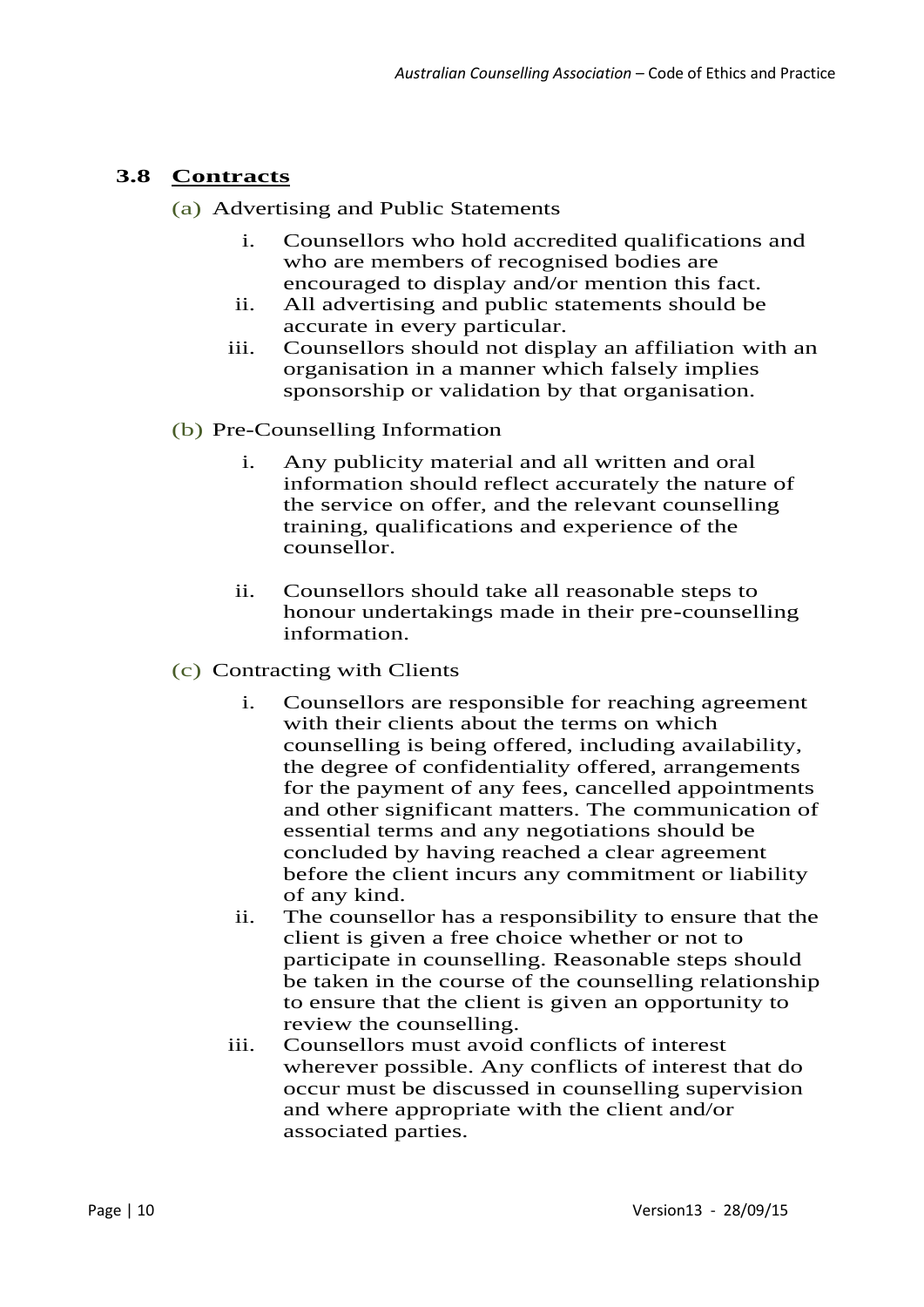- iv. Records of appointments should be kept and clients should be made aware of this. If records of counselling sessions are kept, clients should also be made aware of this. At the clients request information should be given about access to these records, their availability to other people, and the degree of security with which they are kept
- v. Counsellors must be aware that computer-based records are subject to statutory regulations. It is the counsellor's responsibility to be aware of any changes the government may introduce in the regulations concerning the clients right of access to his/her records.
- vi. Counsellors are responsible for addressing any client dissatisfaction with counselling services received.

# **3.9 Boundaries**

- (a) With Clients
	- i. Counsellors are responsible for setting and monitoring boundaries throughout the counselling sessions and will make explicit to clients that counselling is a formal and contracted relationship and nothing else.
	- ii. The counselling relationship must not be concurrent with a supervisory, training or other form of relationship (sexual or non-sexual).
- (b) With Former Clients
	- i. Counsellors remain accountable for relationships with former clients and must exercise caution over entering into friendships, business relationships, training, supervising and other relationships. Any changes in relationships must be discussed in counselling supervision. The decision about any change(s) in relationships with former clients should take into account whether the issues and power dynamics presented during the counselling relationship have been resolved. Section 3.9 (b) ii below is also of relevance here.
	- ii. Counsellors are prohibited from sexual activity with all current and former clients for a minimum of two years from cessation of counselling.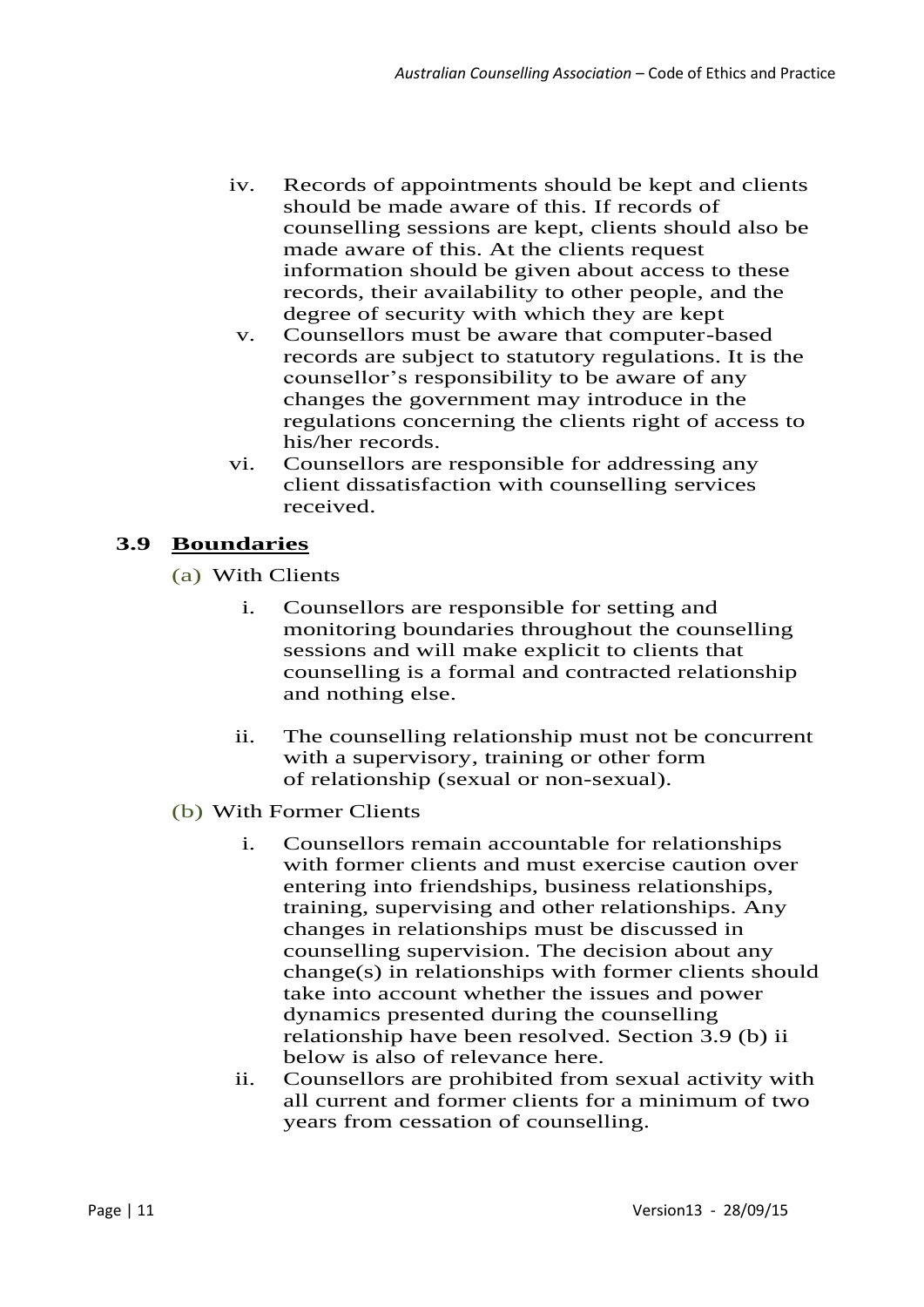$13$ 

#### **3.10 Competence**

- (a) Counsellor Competence and Education
	- i. Counsellors must have achieved a level of competence before commencing counselling and must maintain continuing professional development as well as regular and ongoing supervision.
	- ii. Counsellors must actively monitor their own competence through counselling supervision and be willing to consider any views expressed by their clients and by other counsellors.
	- iii. Counsellors must have a zero tolerance alcohol and illicit drug policy in their workplace and, for the counsellor, up to eight hours before – and of course during – their working hours. Counsellors are responsible for monitoring their functioning and will not counsel when their functioning is impaired by alcohol or drugs (be they illicit or licit). In situations of personal or emotional difficulty, excessive tiredness or illness, counsellors will monitor the point at which they are no longer competent to practice and take action accordingly. Counsellors should always err on the side of caution in such cases.
	- iv. Competence includes being able to recognise when it is appropriate to refer a client elsewhere.
	- v. Counsellors should take reasonable steps to seek out peer supervision to evaluate their efficiency as counsellors on a regular basis as required by the ACA (INC) membership guidelines.
	- vi. Counsellors must recognise the need for continuing education in their chosen profession to maintain a professional level of awareness of current scientific and professional information and education in their particular fields of activity.
	- vii. Counsellors should take steps to maintain and improve their level of competence though on-going professional development and to keep up to date with best practice.
	- viii. Counsellors are responsible for ensuring that their relationships with clients are not unduly influenced by their own emotional needs.
		- ix. Counsellors must have professional indemnity insurance and maintain adequate cover
		- x. When uncertain as to whether a particular situation or course of action may be in violation of the Code of Ethics and Practice, counsellors must consult with their counselling supervisor and/or other practitioners.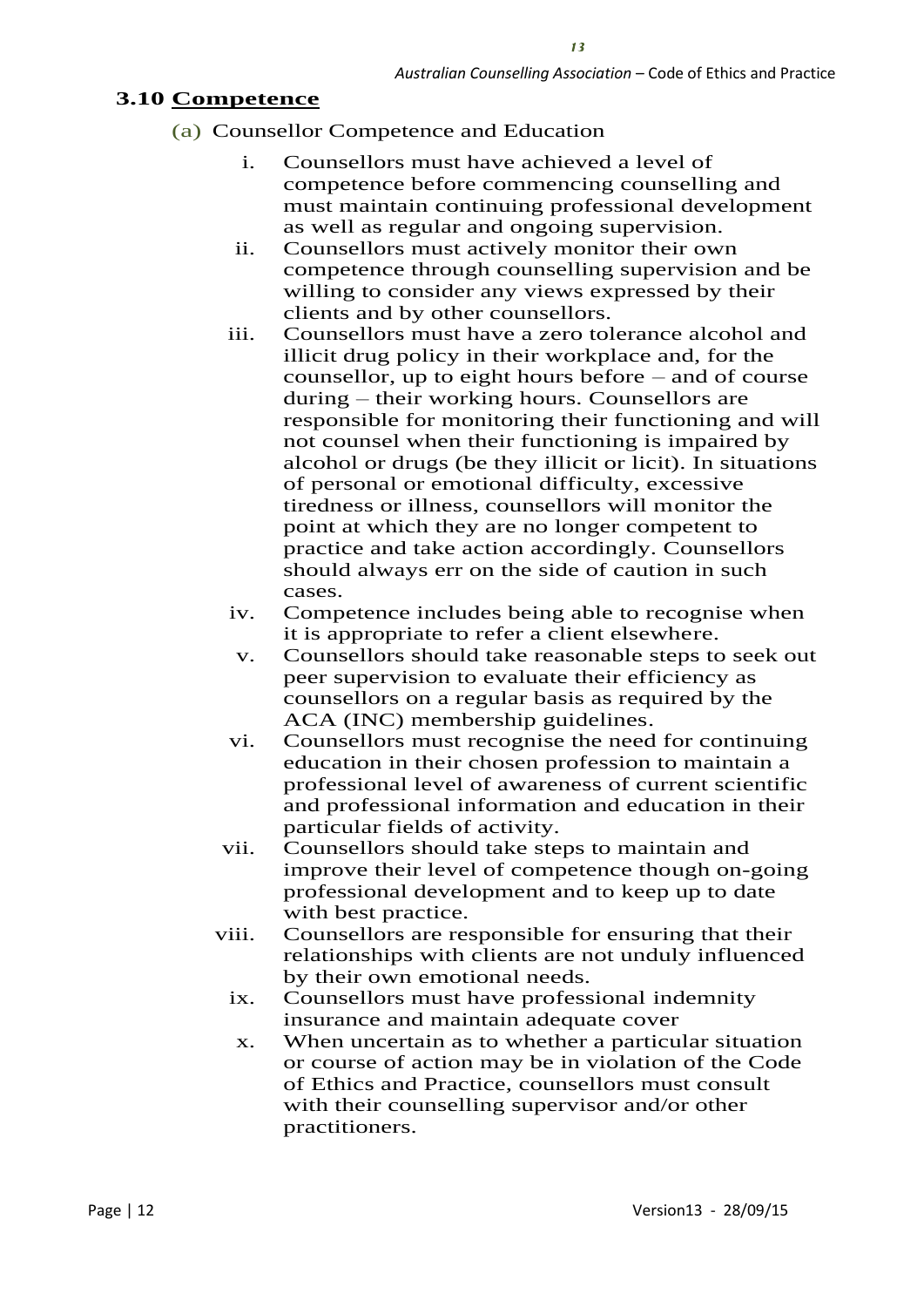#### **3.11 The Counselling Environment**

There are two environmental factors to be considered:

- i. physical factors
- ii. emotional factors

because of this,

- (a) ideally the counselling room should:
	- i. be well lit and ventilated, and preferably have window(s)have a temperature that is set at a comfortable level for both counsellor and client.
	- ii. have the exit easily accessible to the client should they choose to avail themselves of it
	- iii. provide for confidentiality while allowing the client to feel safe
	- iv. have within it a comfortable open space between the counsellor and the client, insofar as the work environment allows.
- (b) In terms of ethics, a failure to provide such an environment could be seen as leading to a breach of:

3.2 (a) i "Counsellors must take all reasonable steps to ensure that the client does not suffer physical, emotional or psychological harm during counselling sessions."

depending upon the effect of the counselling environment both physically and emotionally upon the client.

#### **3.12 Committees**

- (a) All members of all committees (standing and ad hoc) established by the ACA (INC) to carry out its objectives must abide by the Code of Ethics and Practice.
- (b) While acting in accordance with this Code the Association shall have absolute discretionary power to appoint such persons as it sees fit to serve upon these committees. In those cases where that person(s) is not a member of the Association they must agree, in writing, to abide by the Code for the duration of their secondment.
- (c) Such Committees may be established for purposes including but not limited to:
	- i. Education of Association members
	- ii. Education of the Public with regard to The Counselling Profession
	- iii. Review of the Codes, practices and procedures of the Association
	- iv. Lobbying of all levels of Government for the furtherment of the Associations goals.
	- v. Resolving of disputes between counsellors
	- vi. Assessment, review, and co-ordination of course and program development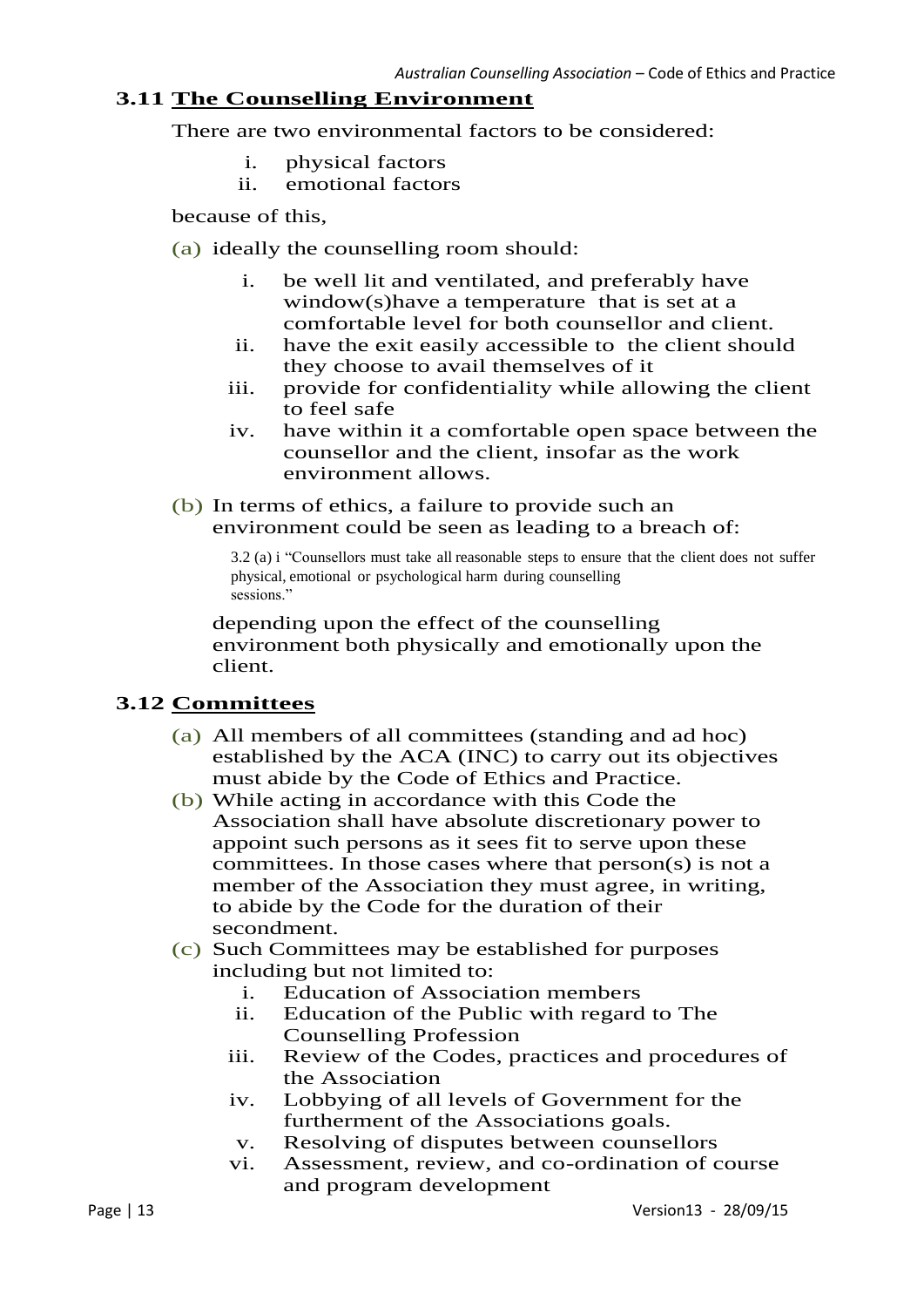#### **3.13 Equal Opportunities Policy Statement**

- (a) The Australian Counselling Association (ACA (INC)) is committed to promoting quality of Opportunity of access and participation for all its members in all of its structures and their workings. ACA (INC) has due regard for those groups of people with identifiable characteristics which can lead to visible d invisible barriers thus inhibiting their joining and full participation ACA (INC). Barriers can include age, colour, creed, culture, disability, education, ethnicity, gender, information, knowledge, mobility, money, nationality, race, religion, sexual orientation, social class and status.
- (b) The work of ACA (INC) aims to reflect this commitment in all area including services to members, employer responsibilities, the recruitment of and working with volunteers, setting, assessing, monitoring and evaluating standards and the implementation of the complaints procedures. This is particularly important as ACA (INC) is the voice of Counselling in Australia.
- (c) ACA (INC) will promote and encourage commitment to Equality of opportunity by its members.

#### **4. Application of the Code of Ethics and Practice**

- (a) This Code is deemed to apply to all members of the ACA (INC) regardless of Level, Modality, Environment, Employment or type of Counselling in which they are engaged including for example, but not exhaustively, such Counselling modes as:
	- i. Business
	- ii. Career
	- iii. Couple
	- iv. Employment
	- v. Family
	- vi. Grief and Loss
	- vii. Group
	- viii. Individual
		- ix. School
		- x. University/College/TAFE
- (b) This Code is also deemed to include those members of the Association engaged in providing associated Counselling services. For example:
	- i. Education and Training in Counselling and/or counselling related fields
	- ii. Executives of Member Associations
	- iii. Members of Committees (standing or *ad hoc*) of the ACA (INC) in the execution of their duties.
	- iv. Research
	- v. Supervision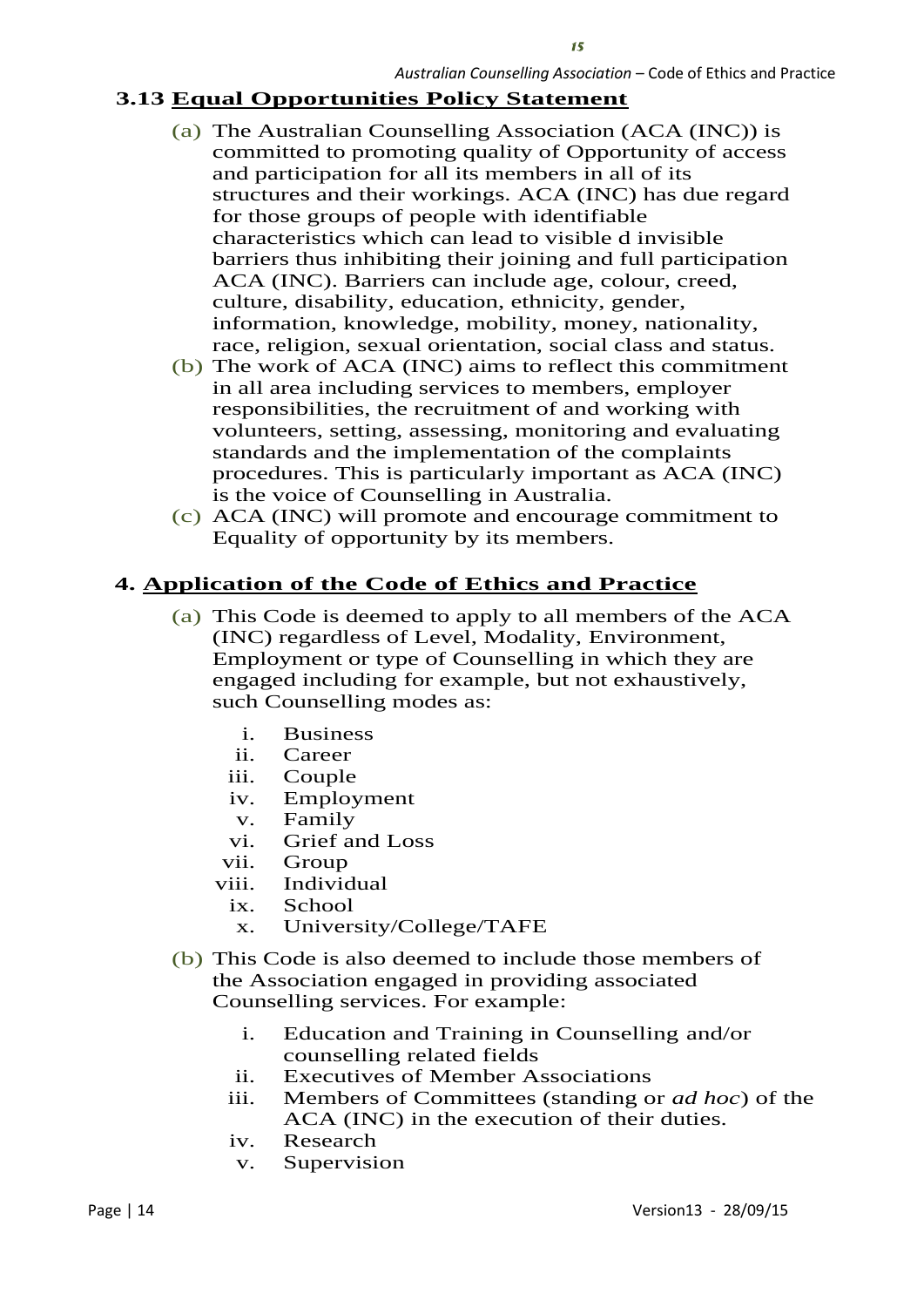### **5. Definitions**

- (a) *The Association* means the ACA (INC)
- (b) *Associated Party* refers to any individual or organisation other than the client/s with whom the Counsellor interacts in the course of rendering a counselling service, This is inclusive of but not limited to:
	- i. client's' relatives, friends, employees, employers, carers and guardians;
	- ii. other professionals or experts;
	- iii. Representative(s) from communities or organisations.
- (c) *Client* means a party or parties to a counselling service involving counselling, supervising, teaching, research and professional practice in counselling. Clients may be individuals, couples, families, groups of people, organisations, communities, facilitators, sponsors or those commissioning or paying for professional activity.
- (d) *Code* refers to this Code of Ethics and Practice
- (e) *Counsellor* refers to anyone delivering what a reasonable person would assume to be a counselling service (see below)
- (f) *Counselling service* means any service provided by a counsellor to a client including but not limited to:<br>i. Counselling activities
	- Counselling activities
	- ii. Professional activities
	- iii. Professional practice
	- iv. Research practice
	- v. Supervision
	- vi. Teaching
- (g) *Guidelines* refer to these guidelines, any others issued by time to time by the ACA (INC), the ACA (INC) Code of Conduct, and the ACA (INC) Complaints Policy and Procedural Guidelines
- (h) *Legal Rights* refer to those client rights protected under laws and statutes of the Commonwealth, State or Territory in which the Counsellor provides counselling services.
- (i) *Member(s)* means all those covered by the ACA (INC) Code of Conduct.
- (j) *Moral Rights* refer to the universal human rights a defined by the United Nations Universal declaration of Human Rights that may or may not be protected by existing federal, State or Territory laws.
- (k) *Multiple relationships* occur when a counsellor, when providing a counselling service, also has been or is:
	- i. In a non-professional relationship (sexual or otherwise) with the same client
	- ii. In a different professional relationship with the same client
	- iii. In a non-professional relationship with an associated party